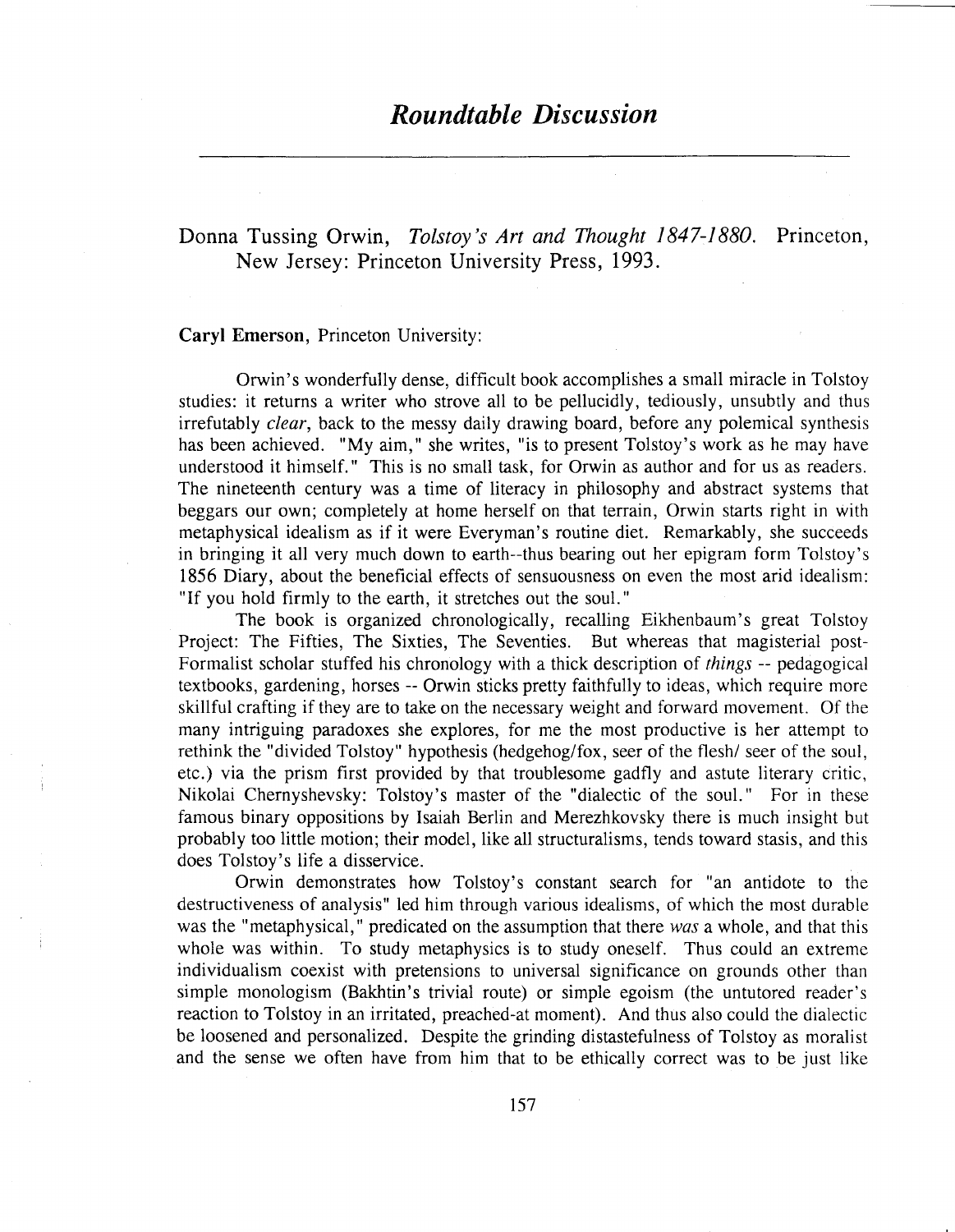Tolstoy, this in fact is not quite right: as Tolstoy saw it, synthesis was not a question of ascent toward platonic essences, even less a question of brute matter in eternal conflict; synthesis was that new idea or thing which came about within us *in the presence of an ideal.* As with Tolstoy's "infection theory of art," the communication of like emotions is a rigid requirement, yes, but every organism is infected in its own way.

Two big ideas organize Orwin's book. The first is Tolstoyan psychology, endlessly surprising and resistant of paraphrase, and second is the nature/civilization distinction, weighted differently in each decade. Memory and analysis are her crucial strategies, for they serve to create an organic and evolving whole around one's own unrepeatable, sensuous self. (Tolstoy's intimacy with a group of "philosophically-oriented hedonists" in the 1850s, which goaded him toward a specifically *theoretical* justification of sensuality, was crucial in the formation of worldviews that were soon to triumph in the novels.) But the rub comes precisely in this tension between analysis and synthesis. A Cartesian at heart and a merciless splitter of things, Tolstoy discovered the striving self through the process of analysis; unlike Rousseau and Hobbes, however, he insisted upon synthesis to provide life with its moral meaning, to him indispensible. Orwin's subsequent readings of Tolstoy's literary production all come out of this analysis/synthesis bottleneck, whose often intolerable pressure Tolstoy siphoned off and put to work in ingenious ways.

The tension most often surfaces, according to Orwin, as a conflict between civilization and nature. In this struggle, however, nature in the prelapsarian Rousseauean sense by no means always has the upper hand -- since Tolstoy came to believe that morality becomes concrete and authoritative only in human history. The culmination of this conflict comes in Chapter Five, on *War and Peace.* Orwin argues that Tolstoy's primary impulse in this huge work is to unite man and nature, and, as part of that project, to make human history a part of natural process. This thesis is of immense consequence. Mimicking classical epic, Tolstoy can redeem selfishness and "living for oneself" as both "reasonable'" and natural (as a bonus, Orwin' thesis also works to redeem the maddeningly indulged, often ridiculous but indestructable and ultimately victorious Pierre Bezukhov, whom Orwin makes whole with a phrase: "the most perfectly Goethean side of *War and Peace*"). In a nicely complementary move, Tolstoy can make Nature herself into a moral force: and one happy result of this development is that he can "accept was a natural without providing a humanly comprehensible justification for it." Such capacious flexibility would be cast off, of course, in the later and more didactic decades of Tolstoy's life.

Chapters Six and Seven, on Schopenhauer and *Anna Karenina,* document Tolstoy's shift from a celebration of life to moral instruction extracted out of it. Again, Orwin finds a perfect focus in "the nature of nature." Gone in the 1870s are the Rousseauist assumptions about the natural goodness of man; at issue now are moral freedom and its corollary, personal responsibility. Peasants are virtuous only through tradition, not by nature (nature brings happiness, but not necessarily faith or goodness); children, too, require moral instruction and proper chastisement. Leisure no longer has the magical idyllic quality that it had in *War and Peace;* time is tied down to childbearing or in thrall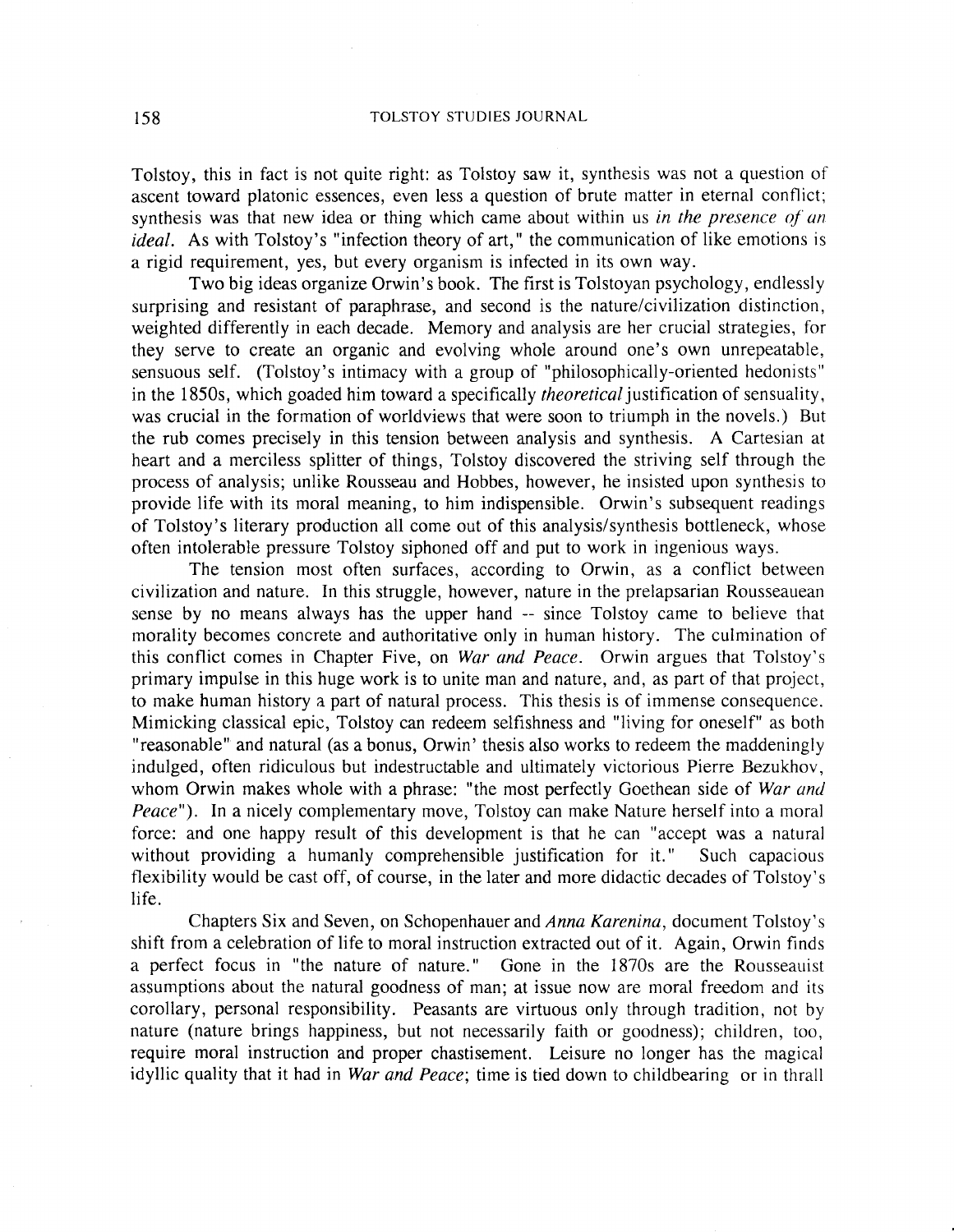to restless and passionate will. The universe has become mysterious, its chance events less accessible.

Apply these Schopenhauerian precepts to *Anna Karenina*, and that novel becomes less a question of Tolstoy "falling in love with his heroine" and more a matter of moral choices not taken, of Anna possessing an "excess of vitality" that becomes sinister because not constrained by inner or outer law. Where War and Peace could be an epic, Anna *Karenina* can only be tragic drama. And under this generic rubric, which recalls George Steiner's classic juxtaposition now played out within a single novelist, Orwin has very interesting things to say about the *resistance* of some of the novel's major heroes **--** all significantly Tostoy surrogates -- precisely to drama: a genre too erotic, uncertain, and altogether too directed toward the body as a three-dimensional good in its own right, rather than toward the more translucent spirit.

Orwin is especially helpful in realigning Tolstoy with European thinkers precious to him and yet too often blurred for us. The permanence of Rousseau in Tolstoy's heirarchy of values is again demonstrated and made freshly complex. A productive contrast is drawn between the wholeness characteristic of Hegelian thinking (with its faith in the integrity of historical time -- closed, rounded, abstract, predetermined and therefore to Tolstoy distressing) and the wholeness of nature as Goethe understood it (just as integrated, perhaps, but more spatial, tolerant of nonsynthesized contradiction, intuitive, marked by the freedom to spread out and choose -- and thus to Tolstoy more congenial). Inevitably at times the reader of Orwin's book will wander over this wide territory with too rudimentary maps. Vaguely abstract subtitles like "A Maturing Philosophy of Nature, " "Nature, Reason, and the Feelings," "Reason, Morality and Nature in the Human Soul," "Nature after Schopenhauer," offer only the most general directions. The several chapters on specific works *(The Cossacks, War and Peace, and Anna Karenina)* are packed with local literary insights, but they function --they are designed to function -- largely as illustrations of achieved plateaus in a philosophical struggle.

What the book does *not* do, and I believe this to be a mark of its special excellence, is what most studies by literary scholars inevitably do: take Tolstoy's literary masterpieces as starting points and then work selectively backwards, to opportunistic, easily assimilated slices of philosophy. Literature is not the starting point but the illustrative *end* point for Orwin, and we are invited to witness the confused, often contradictory development of Tolstoy's restless "bol'shoi um" (his "Big brain," in Orwin's rendering) as a literary imagination gestates within it. Throughout, there is almost none of that easily-achieved "anecdotal relief, " which Tolstoy would have eschewed and which is so tempting to harvest out of Tolstoy's overdocumented life.

# Andrew Wachtel, Northwestern University:

Donna Orwin concludes her thought-provoking book, *Tolstoy's Art and Thought*, 1847-1880, with the observation that Tolstoy's notebooks during the period he produced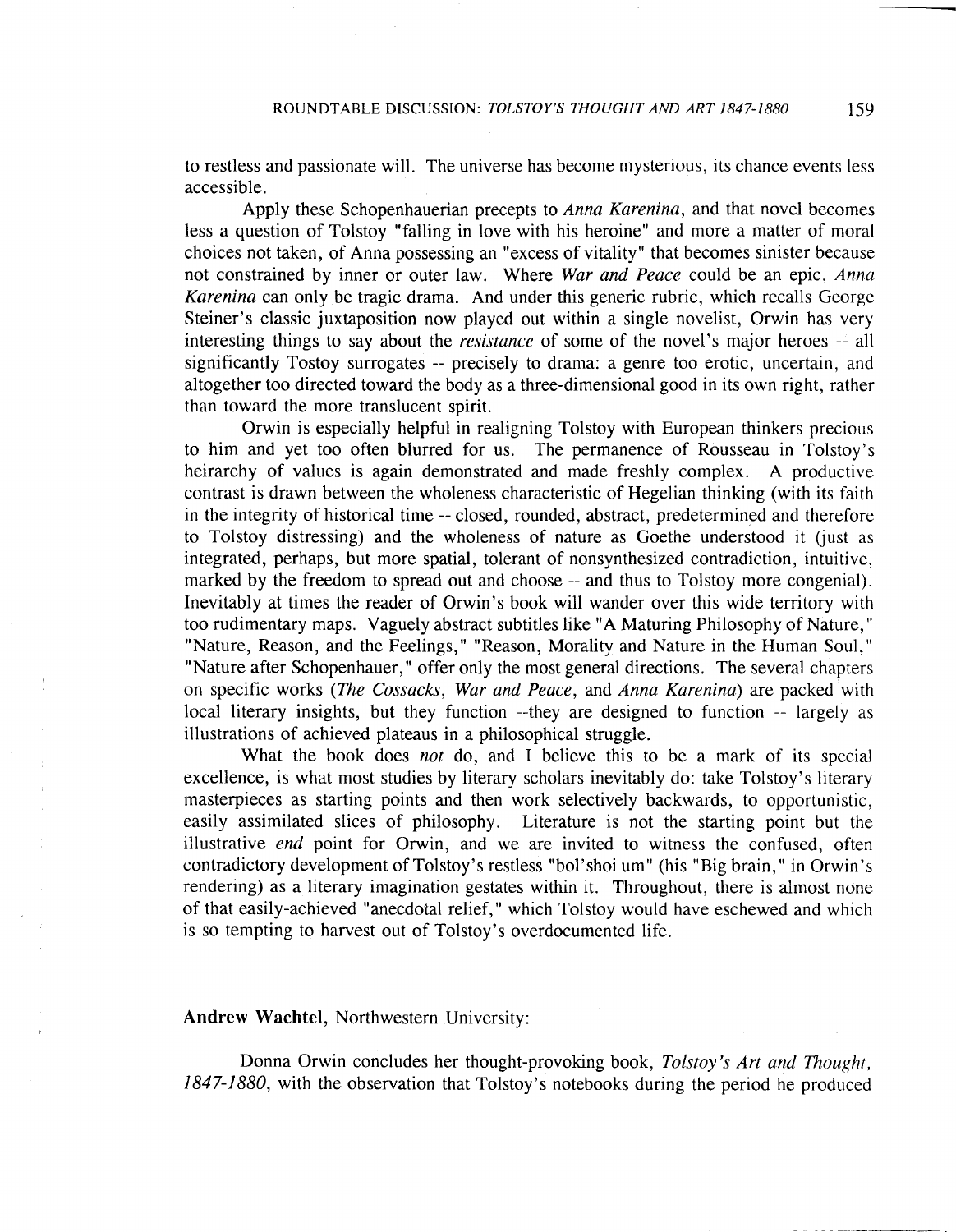his greatest literary work are sparse compared to those that date from the decades that follow. She explains this by saying: "Before 1880 he had done his thinking through his art, while afterword his art in his own mind, or at least in his public pronouncements, became but an instrument of his thought. "(218) That this observation is true seems fairly clear, but precisely the fact that it is true makes what Orwin has done in her book problematic.

The great strength of this study is that Orwin, following to some extent in the footsteps of Eikhenbaum, has tried to flesh out the philosophical underpinnings of Tolstoy's early period. She parts company from Eikhenbaum, however, in focusing on the central philosophical ideas with which Tolstoy wrestled rather than providing a catalogue of all the social, philosophical, literary, and scientific trends that were "in the air" and that might have influenced Tolstoy. Even more important, she avoids the mistake of too many intellectual historians--she does not first provide her own brilliant interpretation of Rousseau or Goethe or Schopenhauer and then assume Tolstoy held it. Instead, she tries conscientiously to discern just which aspects of that thought became relevant for his understanding of the world.

Her achievement seems particularly impressive to me in her discussion of Tolstoy's . debt to Rousseau. This is, after all, an old chestnut, and one is shocked to realize that even with the existence of whole books on the subject, one's appreciation for exactly which aspects of Rousseau Tolstoy assimilated and how he did so have remained unclear. Orwin lays out the connections elegantly and convincingly: thus, for example, her detailed treatment of the "Profession of Faith of the Savoyard Vicar" and its effects on Tolstoy's view of nature and morality seems to me right on the mark. One could say the same of her treatment of the concepts "Vernunft" and "Verstand" in Goethe. This latter observation even pays direct dividends in understanding War and Peace, for it allows Orwin to decode something that had always been a mystery to me: why Natasha describes Pierre as "blue and red and square."

Nevertheless, there are drawbacks to Orwin's method, and the relative paucity of moments like the one just described--when a philosophical concept properly understood makes sense out of a novelistic moment that had previously been incomprehensible--is perhaps the major one. What I wish to say is that although the book is supposed to be about Tolstoy's art and thought, for my taste there is too much thought and not enough art here. More provocatively, I would say that the reader of Orwin's book comes away from it with the feeling that Tolstoy was basically a philosopher who wrote novels, rather than a novelist for whom philosophical and moral problems were interesting only insofar as they served his novelistic purposes. Or to put it another way, one might say that Orwin often trusts Tolstoy's own thought too much to analyze the novels that Tolstoy actually produced.

Toward the beginning of her study, Orwin makes the seemingly modest claim that she will try "to present Tolstoy's work as he may have understood it himself. "(5) In the context of contemporary literary criticism this goal is, perhaps, somewhat old fashioned, but it is nevertheless a worthy one. The problem is that it is not entirely clear what it means to appreciate an author's work as he may have understood it himself. For Orwin,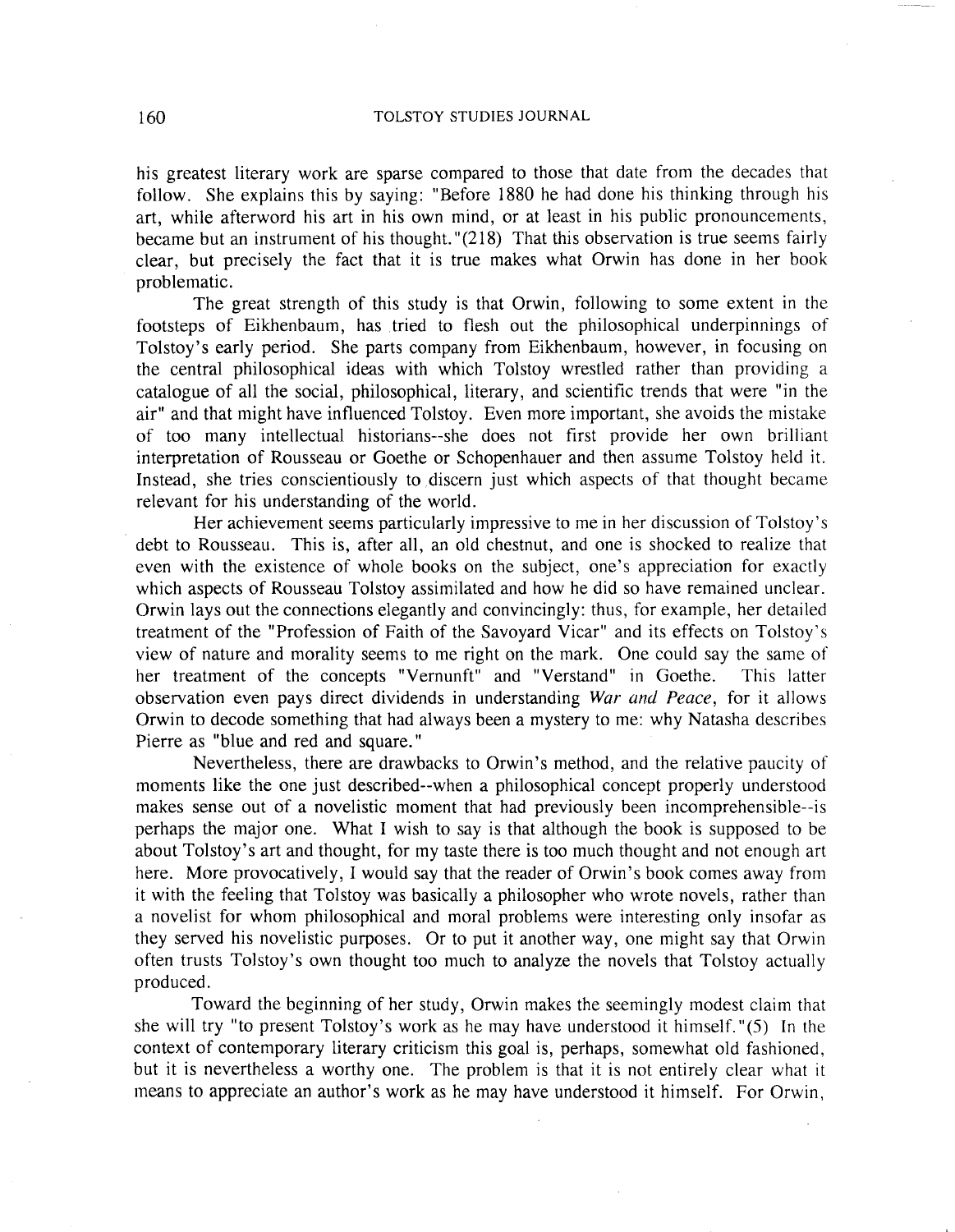understanding of the work comes from a full explication of the philosophical conceptions that underpin it. But despite all her quotations from Tolstoy's letters and diaries, it is clear that Tolstoy never understood his work the way Orwin does: he would never have been able nor would he have wanted to lay out the philosophical implications of his fiction as they are laid out here. Indeed, Tolstoy insisted a number of times (most notably in his article "A Few Words about the Book War *and* Peace" and in his letter of April 23, 1876 to Strakhov about Anna Karenina) that his own novels could not be analyzed in terms of separate components but rather that they could only be appreciated as wholes, in the full interaction of form and content. Thus, in excerpting out the philosophical content (and seeing it as a coherent whole) we risk viewing works of fiction as primarily vehicles for the explication of philosophical ideas--and we thereby risk turning the novels into something for less complicated that they actually are.

This criticism is not meant to imply that Orwin's readings of individual works are mechanicial or dry. Indeed, one might say that her judicious readings of *The Cossacks,* War and Peace and Anna Karenina get right to each novel's essence, at least to its philosophical essence: What they miss, however, is all of what is nonessential (philosophically speaking) to each novel. We fail to recognize in them those aspects of Tolstoy's writing (from his stylistic quirkiness to his unexpected plot contructions, from his overabundant "prosaics" to his intricate rhythmical repetitions, let alone the latent potentials in his novels that he could not and did not understand in any way) that have made him a novelist whom people want to read and reread. In short, a feeling for purely novelistic pleasure is absent from Orwin's readings, with the unfortunate result that the reader of her book might be forgiven for thinking that reading Tolstoy is more like reading Strakhov than Turgenev.

Still, this book makes essential reading for anyone who would attempt to understand Tolstoy's relationship to European thought in his pre-crisis period. In explicating these subtle and complicated relationships, Orwin has done a great service. And while I have criticized her book for not capturing everything that is important for an understanding of Tolstoy's novels, I am fully aware that no book could possibly do so. After all, as Tolstoy put it, "If I wanted to say in words all that I had in mind to express by my novel, I should have to write the same novel which I wrote all over again." Since we cannot simply rewrite and reproduce Tolstoy's novels, we are inevitably reduced to engaging only a fraction of his abundant universe. The fraction that Orwin has chosen is not my favorite one, but it is unquestionably worthy of the serious consideration it receives here.

# Gary R. Jahn, University of Minnesota:

Donna Tussing Orwin's *Tolstoy's Art* and *Thought: 1847-1880* is a monument to its author's well-known thoroughness, breadth, and precision. Its eight chapters present a fully contextualized account of the development of Tolstoy's thought in the 1850's,

**A**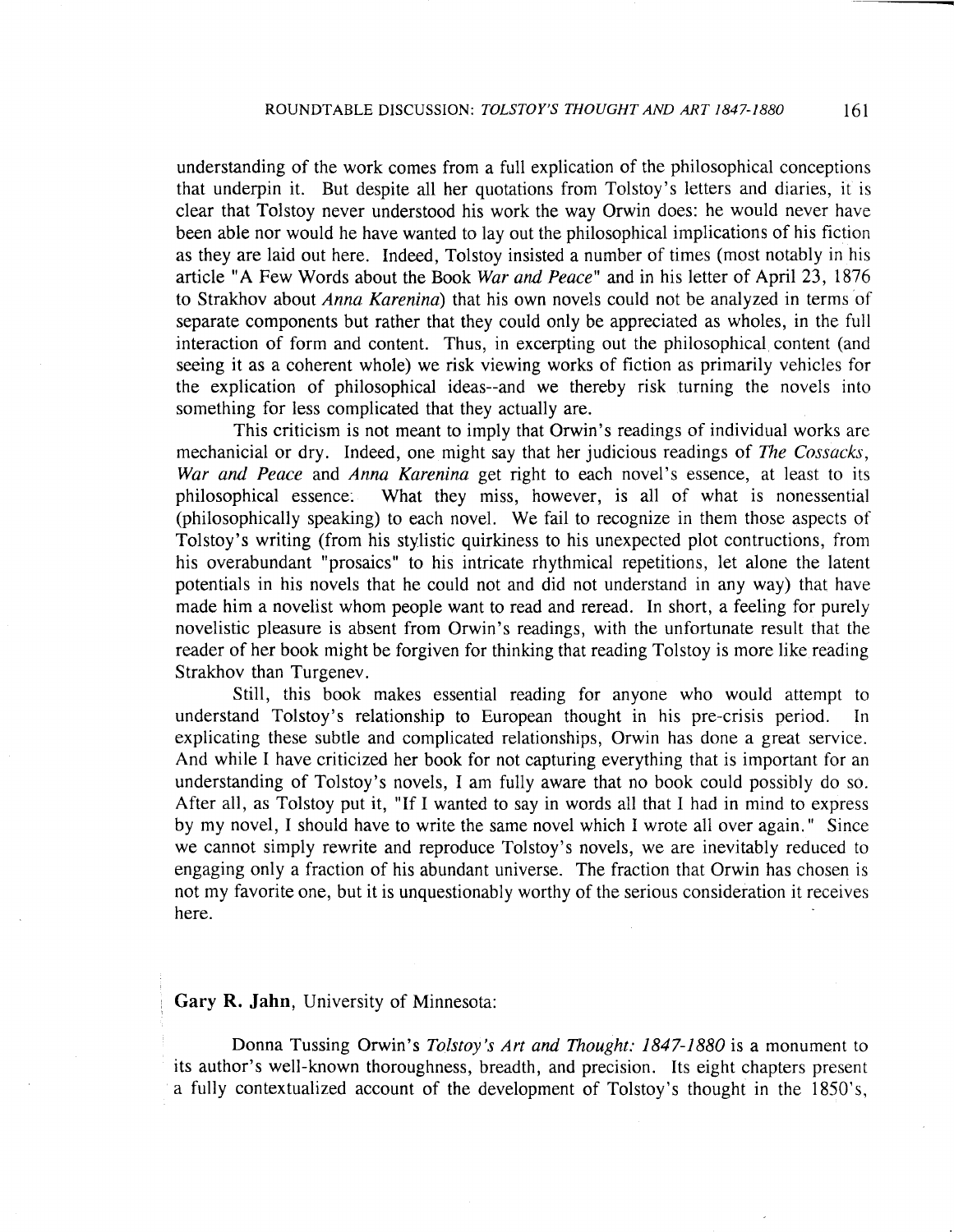1860's, and 1870's, and of the literary and non-literary expression of that thought over that period.

This is a book about the evolution of Tolstoy's world view; his literary legacy of the period *(The Cossacks, War and Peace,* and *Anna Karenina)* is heavily involved in Orwin's account, and is considered mainly as a vehicle for the expression of Tolstoy's world view. Tolstoy is presented here as a thinker who valued his art above all as a means for the effective communication of his beliefs.

Dr. Orwin's approach both derives from and corroborates the notion that Tolstoy's salient characteristic as artist and thinker, and as a man, was his dividedness. His quest was consequently always for wholeness and integration. She sees Tolstoy's primary concern as the attempt to reconcile self and other, body and spirit, appetite and morality, nature and culture. She locates her work firmly in the context of other recent books on Tolstoy, notably those of Professors Morson and Gustafson. She is sometimes in agreement with these, sometimes not, but she sees them as concerned with the same sort of questions which have motivated her own research. Like them, she tends to take Tolstoy at his word: literary art is a form of communication in which the successful transference of the author's view of reality to the reader is of primary importance. As she herself explains it, she intends to "clarify the original meaning" of great texts by Tolstoy.

The "great art" of Part One of her book ("The 1850's") appears to be the story "Lucerne," but that, I think, is mainly because her sense of precision prevents her from ascribing *The Cossacks* (actually published only in 1863) to this period. She notes, however, that *The Cossacks* was in significant part written in the 1850's, and, as Orwin says, the novel "makes the case for a natural morality as far as Tolstoy had developed it in the fifties"(85). The apotheosis of the sixties is, of course, *War and Peace* and, of the seventies, *Anna Karenina*. In what follows, I would like to reflect on Dr. Orwin's analysis of these works and on the approach which she has adopted toward their study.

A great strength of this book is the wealth of contextualizing detail that Orwin provides in her first three chapters. She suggests that Tolstoy was, if not the intellectual product of his age, at least a product of the creative tension, both attraction and repulsion, between his own ideas and those of his mentors from the past and of his contemporaries. Orwin begins by describing the general climate of the times; she offers a clear portrait of the intellectual rift between the "right Belinskians" (Botkin, especially) and the left (especially Chernyshevskii). She uses this portrait as the backdrop to her exploration of Tolstoy's own intellectual genesis. I think that she has rightly identified the tension between the desire for an ideal and the feeling for the real as the driving force behind Tolstoy's intellectual development, and she relates this aspect of Tolstoy's thinking very successfully to the general preoccupation with the integration of the ideal with the real which characterized the 1840's and 1850's.

Concerning Tolstoy's predecessors, I was particularly impressed by Orwin's discussion of the relationship between Tolstoy and Rousseau, especially the crucial role apparently played in the development of Tolstoy's attitude to Rousseau by the Savoyard Vicar's *Profession of Faith*. Whether this work was a direct or an equivocating statement of Rousseau's beliefs, Orwin's main point is clear: Tolstoy regarded the Savoyard Vicar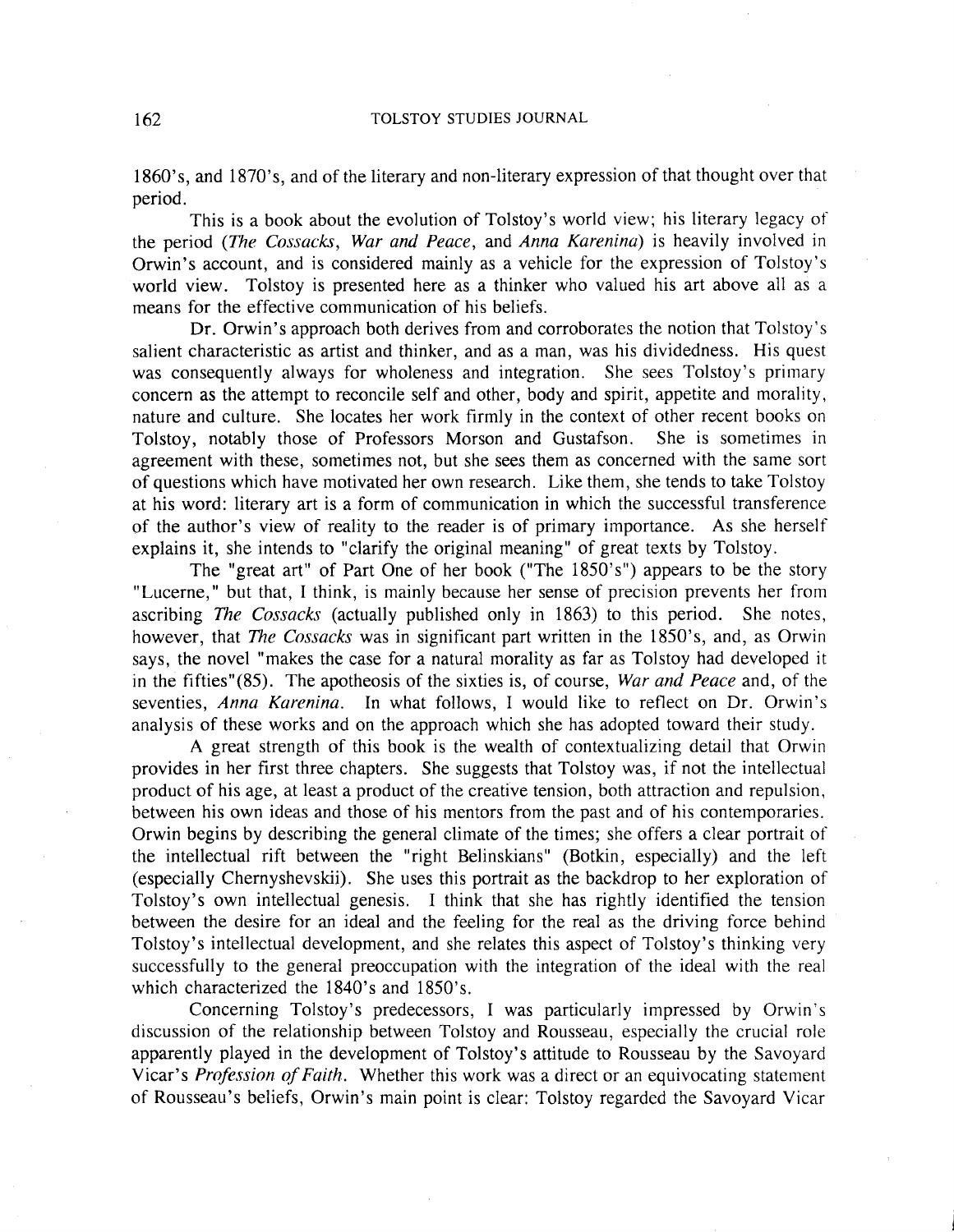as Rousseau, and it was *this* Rousseau whom Tolstoy followed in attempting to find a basis for morality in Rousseau's conception of human personality and human motives.

Just as important as the attempt to render the particular relationship between Tolstoy and Rousseau more precisely than heretofore is the considerable attention which Orwin devotes to the relationship between Tolstoy and other thinkers. Much attention has been given, not only by Orwin, to the connection between Tolstoy and Schopenhauer. By his own admission Tolstoy's interest in Schopenhauer was intense, but short-lived. the connection is undoubtedly crucial to a full appreciation of *War and Peace,* as both Harry Walsh and Sigrid McLaughlin have shown. Still, I found more helpful the discussion of Tolstoy's interest in the ideas of Kant and Goethe. Finally, there is a whole subset of information here pertaining to the relationship between Tolstoy and N. N. Strakhov. Orwin has set the standard for further examination and description of the significance of Strakhov for Tolstoy. Her portrait of Strakhov as a friendly and modest facilitator of Tolstoy's ideas rings completely true.

And yet there is, it seems to me, a down side to the wealth of valuable contextualization in the first three chapters of the book and passim in the remainder. The approach taken by Orwin may convey the impression that the development of Tolstoy's ideas was more linear and orderly than it may, in fact, have been. Such a thorough establishment of the relevant intellectual context carries with it considerable inertial force. The impression may be conveyed that Tolstoy is best understood as a sort of more literary copy of his friend Strakhov, that is, as a person interested in ideas and the discussion of ideas as such. It is salutary to remember that Tolstoy was wont to wax ironically at the expense of professional thinkers (one thinks of the famous trio of Wurst, Knaust, and Pripasov, mentioned in Book I of Anna Karenina), and that he evidently saw his own task as being, even if kindred, a much different one. To be fair, Orwin herself points this out, and more than once. Even so, while going through this material, I found myself occasionally reminded of the intense effort Prince Andrei expended in order to maintain the integrity of that "strange airy structure . . . of slender needles or splinters" that he sensed to be hovering in the air just above his death-bed. Tolstoy was always glad, I believe, to find a familiar thought in the writings or opinions of those who formed the intellectual context amidst which he lived, but one should be wary of imagining that his own development can be seen or explained as more or less completely consistent with or produced by that context. Such a view makes Tolstoy seem both more tame and more original than he was. It leads to the conclusion that, because some mentor or contemporary solved a particular philosophical problem in a particular way, Tolstoy may be seen as having solved it in the same or a similar way.

In her discussion of *The Cossacks*, for example, Orwin wants to assert that Tolstoy has here solved the problem of nature and morality in the same way as his right-Belinskian friends of the fifties. This is the problem of deriving a basis for moral action from the, presumed self-centeredness of humankind in the Rousseauian "natural" state: whence comes the nobility of the noble savage? In dealing with this question Orwin uses her knowledge of Rousseau as Savoyard Vicar and of Goethe's "reason behind everything that lives" and of Turgenev's "Hamlet and Don Quixote" *("Gamlet* i *Don Kikhot")* to good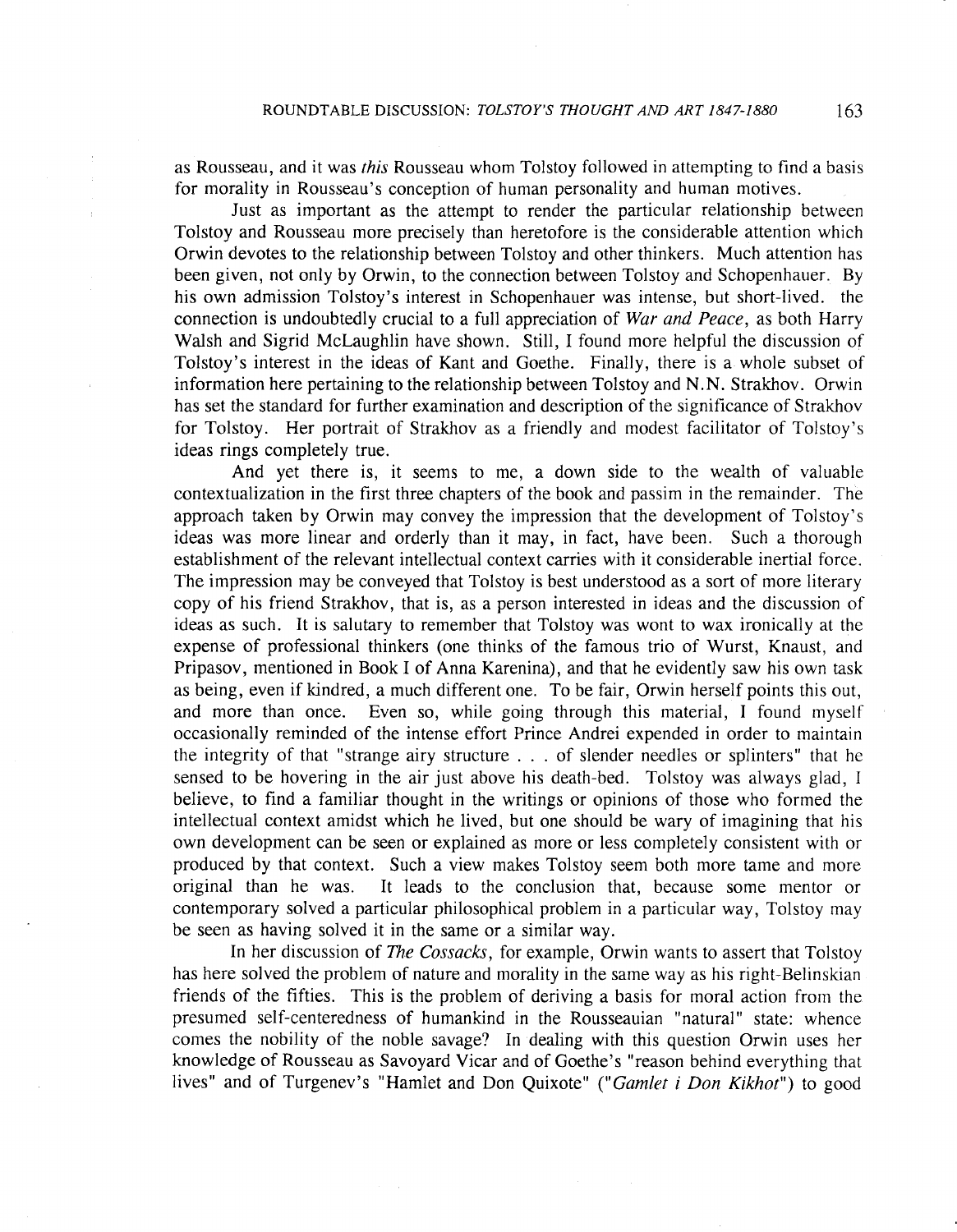effect. She shows that love of others emerges, in these works, in a natural sort of way from love of self, but only with the facilitation of one or another "civilizing" influence to precipitate it.

However, that it *can* be shown that this was a solution of the time and that Tolstoy was aware of this solution is not a demonstration that it is so in *The Cossacks.* (See Anthony Anemone's article in this issue of *Tolstoy Studies Journal* for a problematicization of this resolution of the Rousseauan subtext in *The Cossacks.)* Orwin's assertion that a synthesis of morality and nature is achieved by Tolstoy in that novel depends upon the portrait which she draws of Olenin in the stag's lair, the deep awareness of himself which he experiences there, and the conclusions which he draws about how he ought to live on the basis of this experience. Orwin notes that most critics view Olenin's decision to pursue a policy of self-abnegation in the aftermath of his experience in the stag's lair as "one-sided" and "intellectual." Despite this, she seems to assert that Olenin has, in the heart of nature and with the mediation of his memories of childhood, discovered a synthesis of nature and morality, a balance between the love of self (which is, to Tolstoy, THE self-evident human motive) and the love of others (which seemed to Tolstoy to be the essence of morality).

It seems to me, however, that this picture of Olenin as inwardly harmonious, as possessing a "secret" which he has remembered in the stag's lair, simply does not accord with the facts of the narrative. It seems to me that the text authorizes rather the conclusion that the moral significance which Olenin 's reason superimposes on his powerful experience only serves to obscure it, so to say, decorating it with ornaments which are not in the same style. His gift of a horse to Lukashka is evidently an attempt to recreate the feeling of "oneness" or "wholeness" which the stag's lair had offered him, and it is after all a *reasonable* attempt. But neither for Olenin nor for anyone else does his generosity succeed in recreating the much desired feeling of oneness. In fact, it only produces suspicion and disappointment. Something similar may be said of Olenin's intense feelings for Marianka, and his simultaneous hopes of educating her, i.e., changing her from the person who has inspired him with love so that she would more closely resemble those admittedly undesirable women whom he has left behind in Moscow. Because she has concluded that Tolstoy has solved the problem of nature and morality as described above, Orwin makes the point that Olenin leaves the Cossack village at the end of the novel because the *cossacks* are unable to accept *him.* It seems to me, however, that the problem resides in *Olenin himself.* His sense of being unable to belong is part of *his* personal baggage, as in Moscow at the beginning of the novel, so also again at the end.

In her discussion of *War and Peace* and *Anna Karenina*, Orwin's attention remains primarily focussed on questions of morality and on Tolstoy's attempt to discover a basis for morality in the world which he describes. She offers a very well reasoned theory in this connection which culminates in the assertion that "man would be moral not because her was natural, but because he was rational and free"(162). Her idea is that Tolstoy's thought carries him steadily away from "nature" and toward "culture," because nature, without the mediation of culture, is incapable of supplying any kind of moral context to human life (thus the shortcomings of the Cossacks, referred to above). Unquestionably,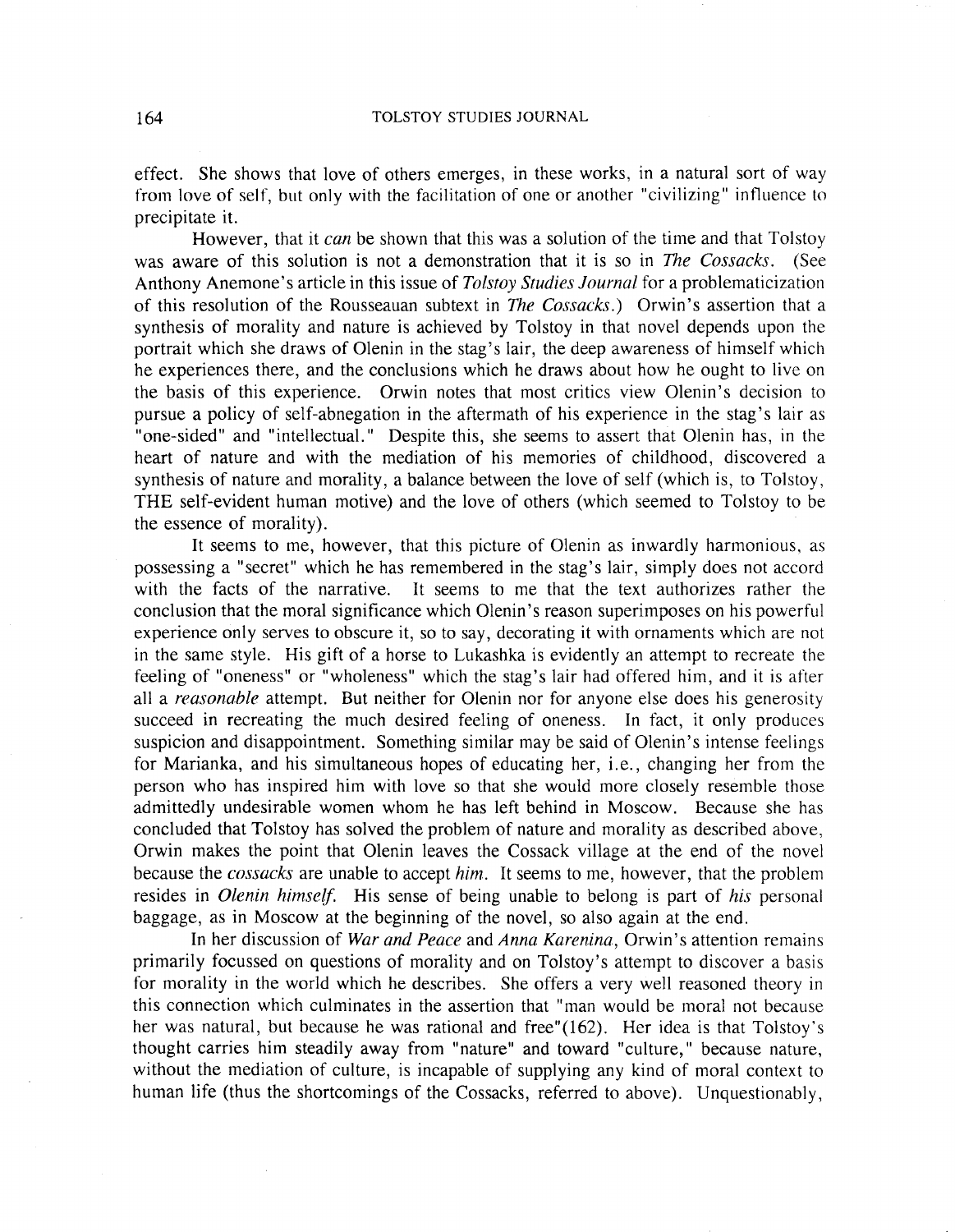Tolstoy was always deeply interested in questions of morality and right conduct, and Orwin's approach is certainly a proper one. She understands Tolstoy's moral progress in the context of his developing acquaintance with the writings of other thinkers, in the sixties and seventies particularly with the philosophies of Schopenhauer and Kant.

While this is a helpful and productive manner of approaching Tolstoy (1 certainly benefitted a great deal from reflecting on these texts from Orwin's point of view), I would suggest that she assigns to questions of morality a *larger* significance, *earlier* in Tolstoy's career than they may have had in fact. We are dealing here, of course, with what is really a matter of scholarly emphasis; I would only like to say that Orwin's consistent attention to morality, and the impression that this creates of a Tolstoy primarily, almost exclusively, concerned with ethical questions (as opposed to other sorts of intellectual concerns) or with thought (as opposed to art) is not fully consonant with the features of the texts she discusses.

The quotation which I mentioned just now contains all the operative concepts (nnatural," "free," "rational," "moral") required for a sound approach to the thought of Tolstoy as expressed in his literary work. Orwin's concern is primarily with the moral dimension, and the other concepts are introduced as contributory to the development of Tolstoy's moral position. In my opinion, the central importance which Orwin assigns to moral questions can be much more successfully urged at a later stage in Tolstoy's career than the period which is the subject of her study. For example, as 1 suggested earlier, I would tend to regard *The Cossacks* as concerned only in a minor way with questions of morality. Olenin's attempt to draw moral conclusions from his experience, to make it serve as a guide for right conduct, results only in the experience itself being obscured. Tolstoy, affirmed that reason had a dampening effect on the power and freshness of immediate experience, and this is certainly borne out by the aftermath of Olenin's moment of epiphany in the stag's lair.

The primary thrust of *The Cossacks* (again, in the context of an explication of Tolstoy's thought) is not moral, but ontological: the nature of the human being and the disjunction between the individual and the group context of which s/he is a part. Olenin is actuated by the desire to find an environment of which he can feel himself to be a part. He leaves the city at the beginning of the novel because of his sense of isolation and alienation there. In the stag's lair he experiences a profound sense of the interconnectedness of things, but his attempt to reason from this experience leads only to a diminution of its strength. In the terms developed later in *War and Peace,* the "consciousness" of the experience resists his attempts to grasp it by "reason."

In *The Cossacks* the polarity of consciousness and reason is reflected in the tension between the Cossacks as a group and Olenin as an individual; the disappointing (for Olenin) conclusion of the novel seems to be that the individual, as an individual, cannot join or blend into the group; it is interesting that this fate is shared also by Uncle Eroshka, who lives by himself, apart from the other Cossacks. In *War and Peace* Tolstoy pursues this theme from the point of view of the individual's freedom to assert him/herself with respect to the group, where "group" is assigned the dimensions of the historical mass. The central question in War and Peace is not whether Napoleon is good or evil, but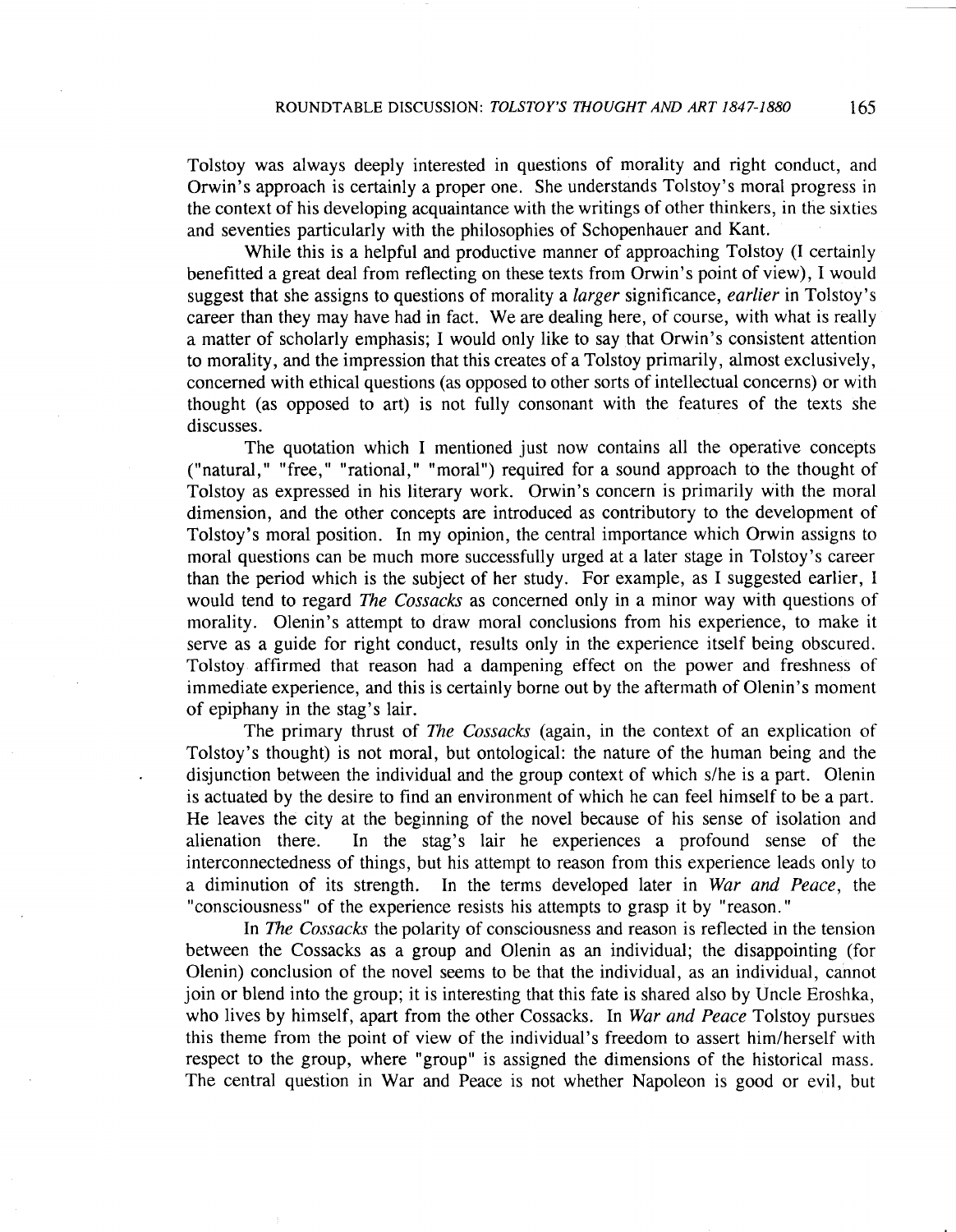whether or not he, as an individual, has the ability imputed to him of determining or controlling the action of the mass. Tolstoy seems to arrive at the conclusion that it is nonsense to think that an individual can control the actions of the mass, but quite sensible to think that one's own immediate actions are free and subject to one's own control. In *Anna Karenina* Tolstoy pursues the latter part of this idea: to what extent, in fact, can one indulge the freedom of one's immediate actions. Once again, the question of morality is ambiguous--Anna is (at least in her own mind) both guilty and not guilty--the main concern is to establish the extent to which an individual, like Anna or Levin, can assert her/himself, even within the context of the immediate surroundings of family and personal life. The answer, as reflected in Levin's retreat into his soul's "holy of holies" and Anna's self-destruction seems to be, not very far.

I agree with Orwin that the motive which drives Tolstoy to be dissatisfied with his thought at every stage of its development is that it does not yet succeed in addressing his moral concerns in a fully adequate manner; that is, there is a moral uneasiness in Tolstoy which causes him to think again and yet again about the conclusions which he reaches at the various stages of his career. And yet I would also like to remember that his reflections seem no to have been oriented directly to the solving of moral questions. Later in life Tolstoy, following Kant, declared that "religion" was no more than an individual person's answers to the three primary human questions: Who am I?, What else is there besides me?, and What is the proper relation between me and everything else that is? My only complaint about Orwin's book is that in foregrounding so completely the last of these questions she has obscured what seems to me to be the fact that in the works before 1880 Tolstoy was much more directly concerned with the first two questions.

Orwin's book rightly establishes the quest for happiness as a central concern of Tolstoy. She portrays this happiness as moral satisfaction of contentment. 1 would agree that the Tolstoy before 1880 understood happiness to have moral implications or a moral context, but I think the works of that earlier period are much more concerned with the *possibility* or the *location* of happiness than with its moral overtones.

The basis of happiness if the ability to be able to address one's competing desires for selfness and separateness on one hand and belonging and blending on the other. Very soon the question devolves onto a question about the possibility of freedom--where and how can the individual remain free while at the same time retaining membership in the group. In *Anna Karenina* the sphere of freedom is shown to be located only within the individual, this completing a steadily narrowing identification of the place and manner in which freedom is possible. *The Cossacks* shows us the difficulty of the relationship of the individual with the group. *War and Peace* illustrates that if the group is considered in its mass or historical dimensions, then the individual, as individual, disappears within it; but if we consider the group to be the immediate social and personal context of the individual, then it appears that the individual's intentions and choices are under his/her control and that there is a certain latitude for the free manifestation of action. *Anna Karenina* looks more closely at this latter conclusion, and it is discovered that neither Anna nor Levin are free to live their personal/family lives as they would. As in *War and Peace,* the question is not so much whether Anna's actions are right or wrong as whether she has the ability,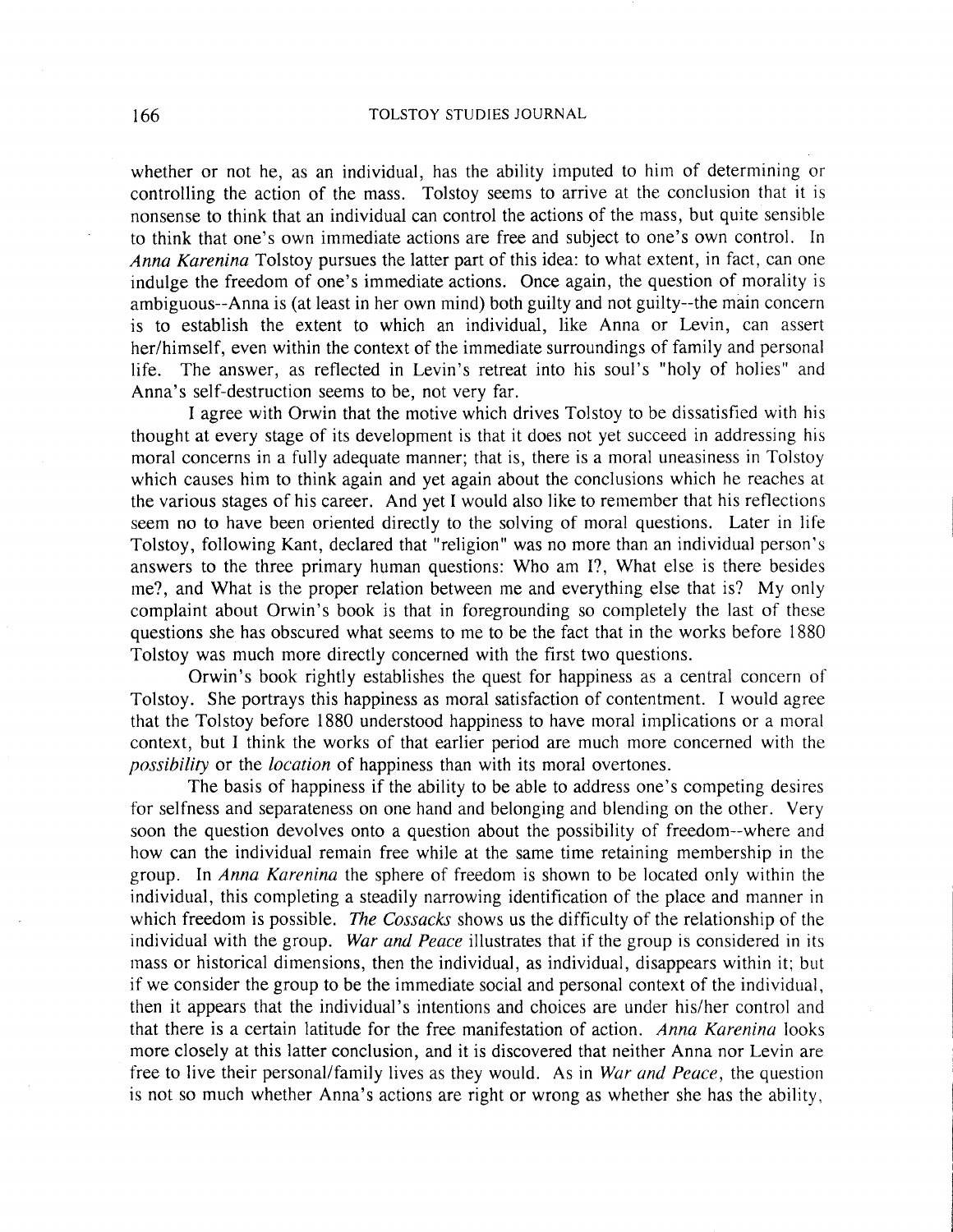the freedom, to indulge her desires. To take the morality of Anna's behavior as the central concern of the novel is to agree with M.S. Gromeka's conception of the novel as illustrative of the idea that immorality will be certainly and inevitably punished. We shouldn't forget, of course, that Tolstoy declared that Gromeka was quite right in this understanding of the novel; on the other hand, it is difficult to see how this can be the main point of a novel in which so much of the same sort of "immorality" of which Anna is guilty goes quite unpunished.

In Levin's case the only real freedom appears in the end to be located within his own inner world. The individual at this point becomes a model of the world; the outer person belongs to the surrounding mass or totality of experience, the inner person is incorporated within this mass but capable of retaining at least the freedom to regard what is passing in the outer person with independent eyes. Even here Tolstoy has reached the point only of appropriately *locating* the moral feelings; Levin declares that he has found the power to invest his life with "goodness," but as yet he is unable consistently to *be* good.

This conception of an inner and outer person is arrived at by Tolstoy only after long years of reflection, the chronicle of which is kept in the books which Orwin has considered. For many readers, of course, Tolstoy's reasoning towards the beginnings of a code of morality from the experience of Levin was not more successful than Olenin's from his experience in the stag's lair. In any case, the history surrounding it is one in which the morality comes at the end; the desire for morality is present throughout this history--it may even be true that the desire motivates this history. But the history itself is a history of Tolstoy's concern primarily with questions of self and other, individual and group, reason and consciousness, freedom and necessity; it has a moral dimension and a moral import, but it is not, in itself, a search for morality.

Still, none of this is intended to detract from the quality and the competence of Donna Orwin's fine book. She has produced an original, coherent, and supremely wellinformed account of Tolstoy's intellectual development up to the late 1870's. Her book will long be read and appreciated.

# Donna Orwin Replies:

I would like to begin by thanking Caryl Emerson, Gary R. Jahn and Andrew Wachtel for their comments. I would also like to thank Amy Mandelker and the Tolstoy *Studies Journal* for giving me this opportunity to engage in a dialogue with my fellow folstovedy.

Caryl Emerson has put me in the position, embarrassing for a critic, of having very little to say about her reflections. Where she summarized my arguments, she is right; where she ponders their consequences, I learn from her. It is a writer's greatest (and rarest) pleasure to have been understood so well.

Andrew Wachtel is disturbed by my philosophical approach to Tolstoy's art. Both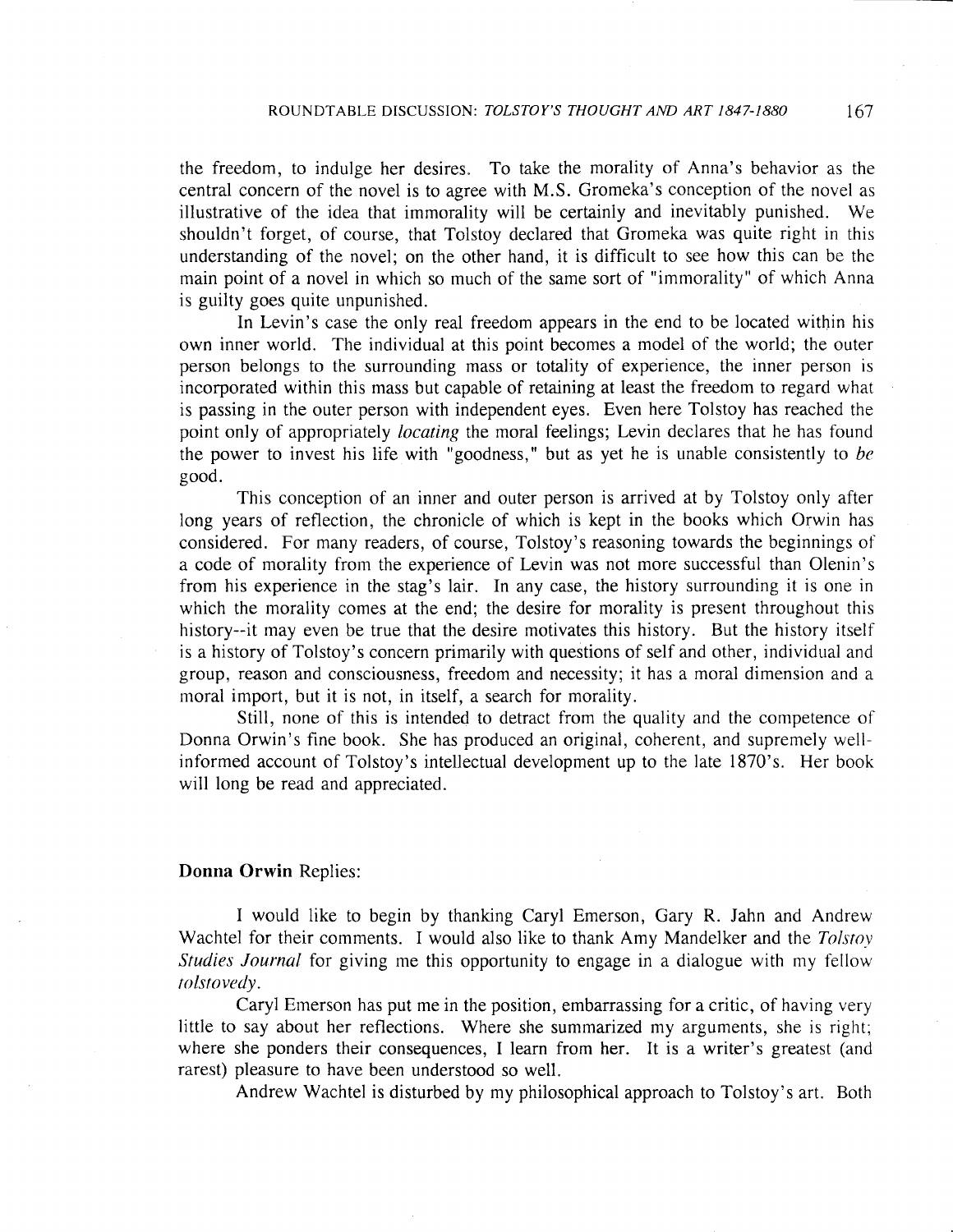Wachtel and Gary Jahn fear that I make Tolstoy seem less like himself and more like Strakhov, in Jahn's words, "more tame and more original" (as a thinker) than he was. I agree that this is a danger of my book, because of my emphasis on philosophy and literary history rather than on the psychology of the writer or on issues of genre or style. Another related problem with my approach noted by Wachtel is that by untangling the various philosophical strands in Tolstoy's thought, I might make his thought seem more "linear" than it is. I take Wachtel to mean by this that Tolstoy's books cannot be reduced to a series of philosophic statements about them. I agree, and, as my readers have noted, I have tried as much as possible to show the role philosophy plays in Tolstoy's art by presenting it as culminating in the art rather than the other way around. Jahn observes that the first three chapters of my book contain more literary history and philosophy than the later ones. I wanted to build up a context within which I could accomplish my main task of textual interpretation.

Despite my emphasis on thought, I do not see Tolstoy as primarily an original thinker. I would place him rather among those poets who both push thoughts to their extremes and bring them to life. If one wanted to study Tolstoy strictly as a poet, one could concentrate on how he rendered his thoughts and feelings, or on what we might call his rhetoric, the way he convinced his readers that he was telling the truth. But this is not to say that poets always rank below philosophers by merely giving form to their thoughts. In the nineteenth century poets like Tolstoy consciously corrected philosophers who took a narrowly rationalistic view of life. Too often this stance has been understood as simply anti-philosophic. Tolstoy himself, for instance, opposed "linear" thought, because he believed that each thought or series of thoughts existed in simultaneous relation to others in what he characterized spatially as a circle or ball. Art was better suited to express the true nature of things than logic, which expressed things sequentially. True philosophy was therefore the product of a literary imagination which saw things in their interconnectedness, and, at least in the period I cover in my book, Tolstoy believed that the greatest poets -- Goethe, for instance -- practised philosophy.

Like Wachtel, I think that stylistic and historical approaches to Tolstoy's work are valid and indeed essential; and I also think it is valid to search out the elements of Tolstoy's fiction that are particularly attractive to the modern sensibility. That includes Wachtel's "latent potentials in his [Tolstoy's] novels that he could not and did not understand in any way" -- so long as they can be grounded in the text. It is not fair, however, for Wachtel simply to oppose these potentials to "philosophic content" and assimilate them to "purely novelistic pleasure." The fact is that they themselves, when drawn out of the text, are ideas as much in need of elaboration and justification as those of the nineteenth century. They only seem more natural because they are the ideas by which we live. Like other contemporary critics who are interested in philosophy --Richard Gustafson and Gary Saul Morson are important recent American examples -- I have studied what was of importance to me and my time. In my case, I was attracted to Tolstoy's non-reductionist defense of the individual; I wanted to understand the philosophical explanation for the anti-rationalism that makes Tolstoy's fiction so attractive to us; and I was curious about the Tolstoyan argument especially in *War ana Peace* for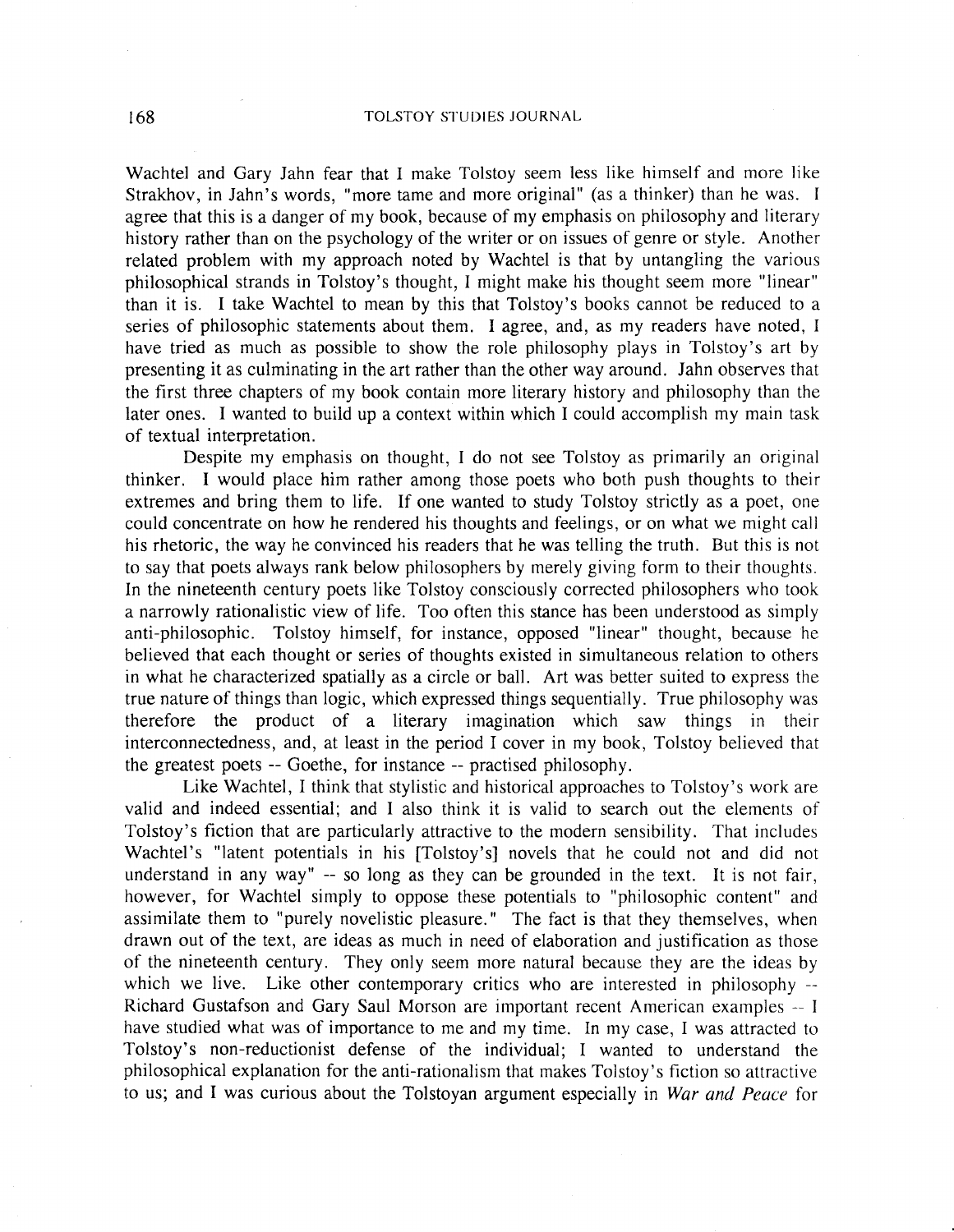what we cannot justify today, namely the coincidence of morality and personal happiness. Of course my love of the text came first. In this respect I think that it is I, and not Tolstoy, who resembles Strakhov, and intellectual who served as an interpreter to the public of the writing he loved.

It is true that Tolstoy resisted analysis of his work, even when he agreed with it. As Wachtel points out, however, all analysis is by its very nature one-sided. In Tolstoyan terms, it artificially separates a part from the whole. I believe that I have proved that Tolstoy himself cared about ideas and believed that his works had philosophic significance. The fact that criticism today tends to focus on other aspects of his writing only makes it more important that Tolstoy's thought be emphasized in relation to his art. I should say also that it is important to distinguish between my goals and Tolstoy's. Tolstoy wanted his books to seem perfectly true, simply natural. I wanted to expose the effort of thought that was required to achieve that effect.

Jahn believes that I have presented Tolstoy before 1880 as more concerned with morality than he in fact was. I would suggest that Jahn and I are closer here than he realizes. In an excellent formulation, he writes that "there is a moral uneasiness in Tolstoy which causes him to think again and yet again about the conclusions which he reaches at the various stages of his career." My point about the pre-crisis Tolstoy is that his main preoccupation is the achievement of happiness, but that he holds that human beings must believe that they are good in order to enjoy happiness. This is very different from saying, as Tolstoy usually did later, that to be good is to be happy. What kept the pre-crisis Tolstoy from being this moralistic was his determination to make morality fit the facts of human nature rather than the other way around.

Jahn is right to concentrate on *The Cossacks* as Tolstoy's least moralizing book. I do not think, however, that Olenin feels "alienated" or "isolated" in Moscow. He does go to the Caucasus to "find an environment of which he can feel himself a part," but that is because he is so free. Full of youthful energy, he wants to spend it on something. He himself has been loved but has never really reciprocated. Amongst the cossacks he falls in love (with Marianka) and he finds the same self-love (in Eroshka and especially in Lukashka) that he feels. He could have joined the cossacks if he had proven himself by participating fully in the raiding party, but he does not. In an excellent example of morality getting in the way of happiness, Olenin cannot bring himself to kill the way Lukashka does, and so he cannot replace Lukashka in Marianka's affections.

Jahn describes very well Olenin's overly self-conscious courtship of Marianka and his attempt at self-sacrifice in his gift of a horse to Lukashka. It is true that Olenin does not get things right here; but I still see the presence of self-sacrifice and even of reason in the stag's lair itself. That is where Tolstoy took issue with those "right-Belinskian" friends of his, who loved *The Cossacks* but considered Olenin a pill. The problem posed and not solved in the novel is that of reconciling Olenin's equally natural self-love with his love of others.

Jahn's observations about War and Peace and Anna Karenina are also very stimulating and for the most part I agree with him. I cannot agree, however, that Tolstoy's earlier concerns were more ontological than moral. I see him rather as fitting